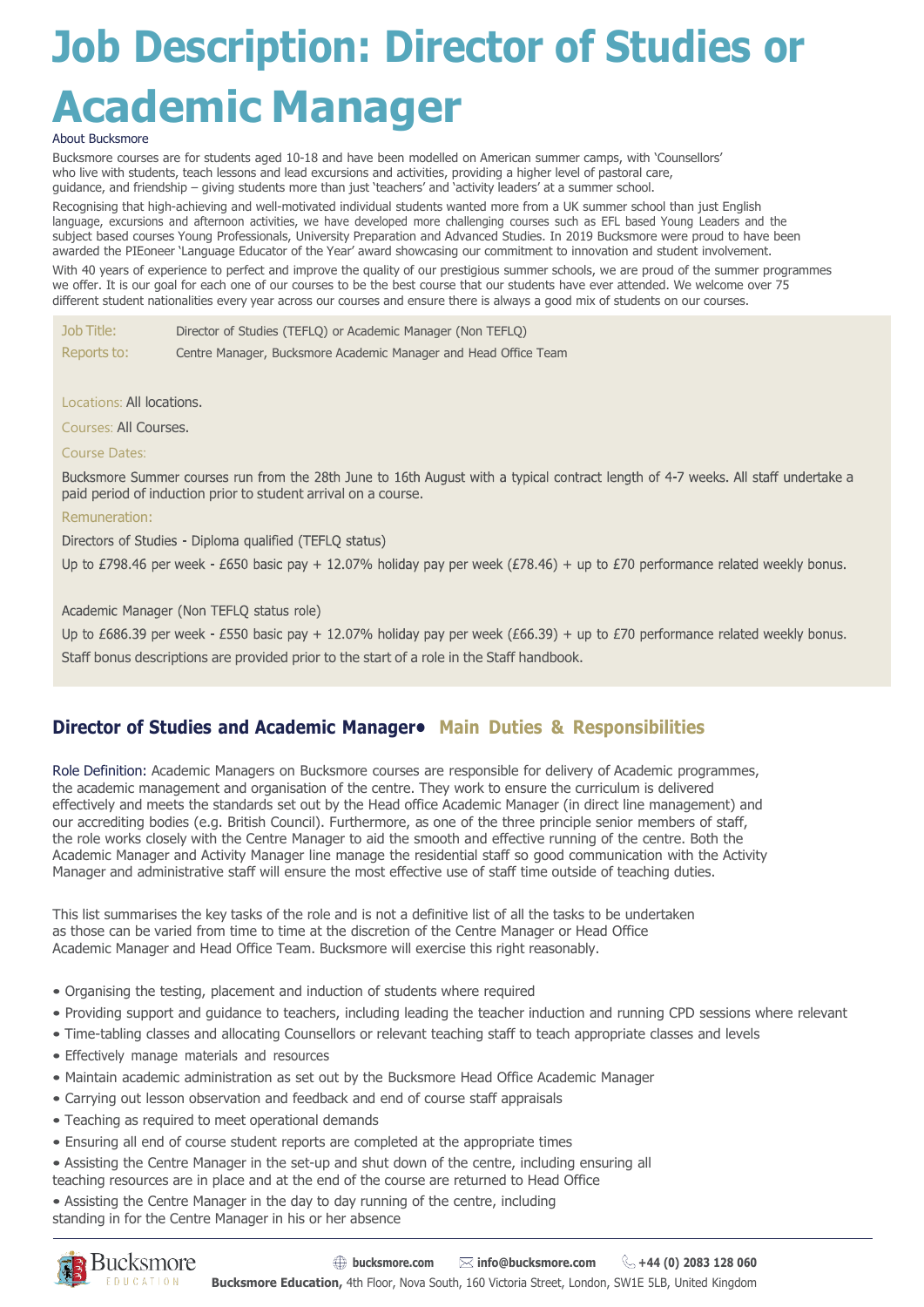## **Director of Studies/Academic Manager**

- Assisting with the induction, meeting and greeting of new arrivals
- Supervise student wake-ups and bed-times with the centre management team
- Planning, implementing and running weekly academic group projects and project presentations
- Cooperating with accrediting organisations, such as the British Council, to help ensure successful accreditation inspections
- Speaking to students, Bucksmore agents and parents about academic matters when necessary
- Arrange peer observations and cover for the duration of peer observation

## **Director of Studies or Academic Manager• Person Specification**

Legal Requirement: All applicants must have the eligibility to work in the UK prior to commencing employment.

The following are the essential and desirable requirements needed in order to do the job.

## Knowledge, qualifications and experience:

Essential

- Native or native-level English speaker
- First degree
- A minimum of three years' teaching experience
- A sound knowledge and experience of teaching 10-18 year olds or age groups specific to centre 10-13, 13-16 and 16-18 Essential for Director of Studies only:
- DELTA, Trinity Dip TESOL, Masters in either TESOL, ELT or Applied Linguistics

## Desirable

- Postgraduate degree or equivalent
- Young Learners teaching qualification
- Educational management experience in a summer or residential setting
- Experience of preparing students for exams especially the Cambridge suite

and / or carrying out the administration for these exams.

- Speaking examiner experience
- Experience of inspections with BC / other industry bodies
- Skills, abilities and competencies:

Essential

- Excellent communication skills
- Proven leadership skills
- Exceptional organisational skills
- Proven ability to work effectively under pressure
- Excellent administration skills
- Experience with Excel spreadsheets

## Personal Attributes:

Essential

- Commitment to delivering a high standard of work
- Demonstrates respect for equal opportunities and diversity
- Adopts a positive approach to personal learning and development
- Consistently demonstrates a 'can do' approach to work